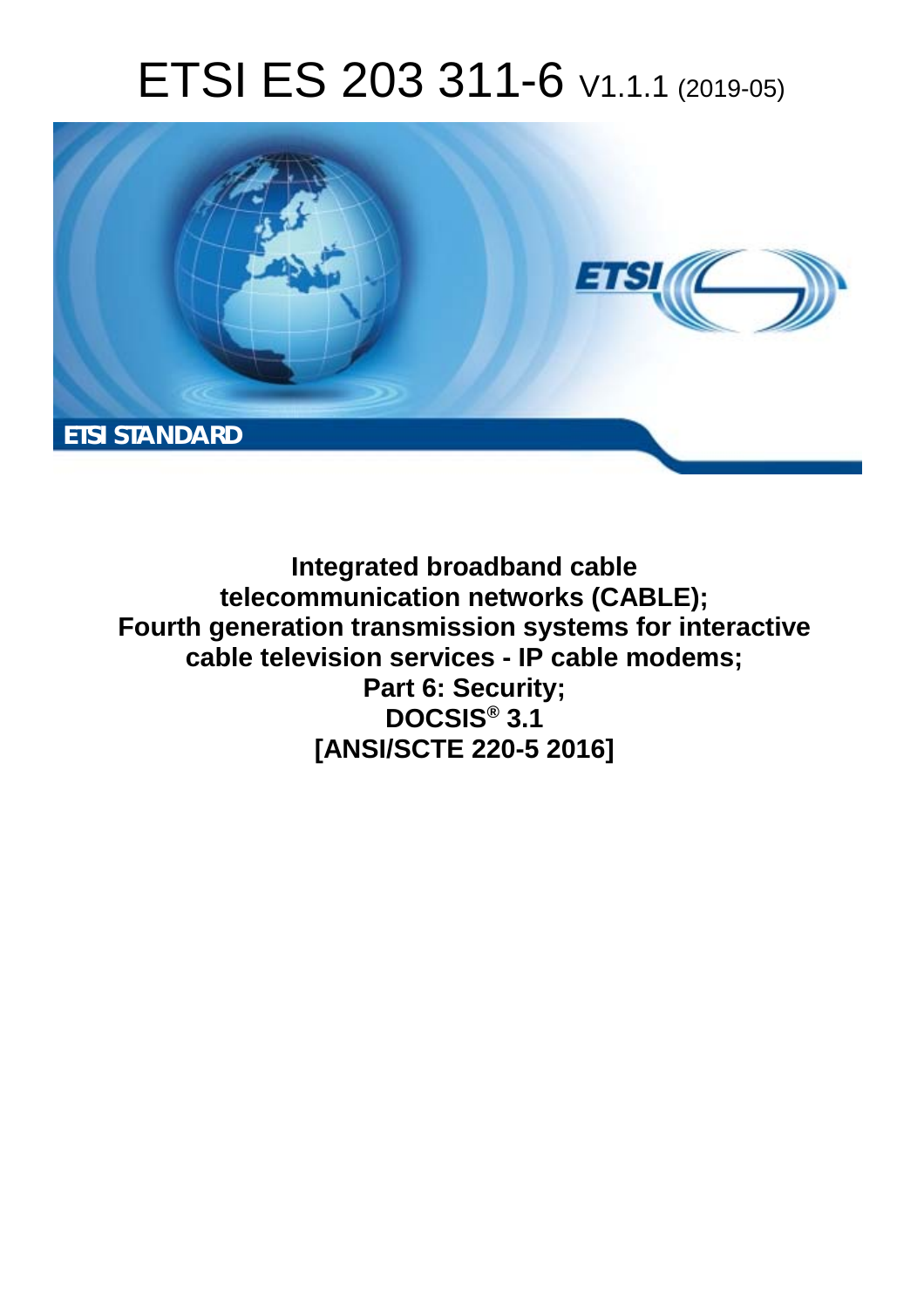Reference DES/CABLE-00025-6

Keywords access, broadband, cable, docsis, endorsement, IP, IPcable

#### *ETSI*

#### 650 Route des Lucioles F-06921 Sophia Antipolis Cedex - FRANCE

Tel.: +33 4 92 94 42 00 Fax: +33 4 93 65 47 16

Siret N° 348 623 562 00017 - NAF 742 C Association à but non lucratif enregistrée à la Sous-Préfecture de Grasse (06) N° 7803/88

#### *Important notice*

The present document can be downloaded from: <http://www.etsi.org/standards-search>

The present document may be made available in electronic versions and/or in print. The content of any electronic and/or print versions of the present document shall not be modified without the prior written authorization of ETSI. In case of any existing or perceived difference in contents between such versions and/or in print, the prevailing version of an ETSI deliverable is the one made publicly available in PDF format at [www.etsi.org/deliver](http://www.etsi.org/deliver).

Users of the present document should be aware that the document may be subject to revision or change of status. Information on the current status of this and other ETSI documents is available at <https://portal.etsi.org/TB/ETSIDeliverableStatus.aspx>

If you find errors in the present document, please send your comment to one of the following services: <https://portal.etsi.org/People/CommiteeSupportStaff.aspx>

#### *Copyright Notification*

No part may be reproduced or utilized in any form or by any means, electronic or mechanical, including photocopying and microfilm except as authorized by written permission of ETSI. The content of the PDF version shall not be modified without the written authorization of ETSI. The copyright and the foregoing restriction extend to reproduction in all media.

> © ETSI 2019. All rights reserved.

**DECT**TM, **PLUGTESTS**TM, **UMTS**TM and the ETSI logo are trademarks of ETSI registered for the benefit of its Members. **3GPP**TM and **LTE**TM are trademarks of ETSI registered for the benefit of its Members and of the 3GPP Organizational Partners. **oneM2M™** logo is a trademark of ETSI registered for the benefit of its Members and of the oneM2M Partners. **GSM**® and the GSM logo are trademarks registered and owned by the GSM Association.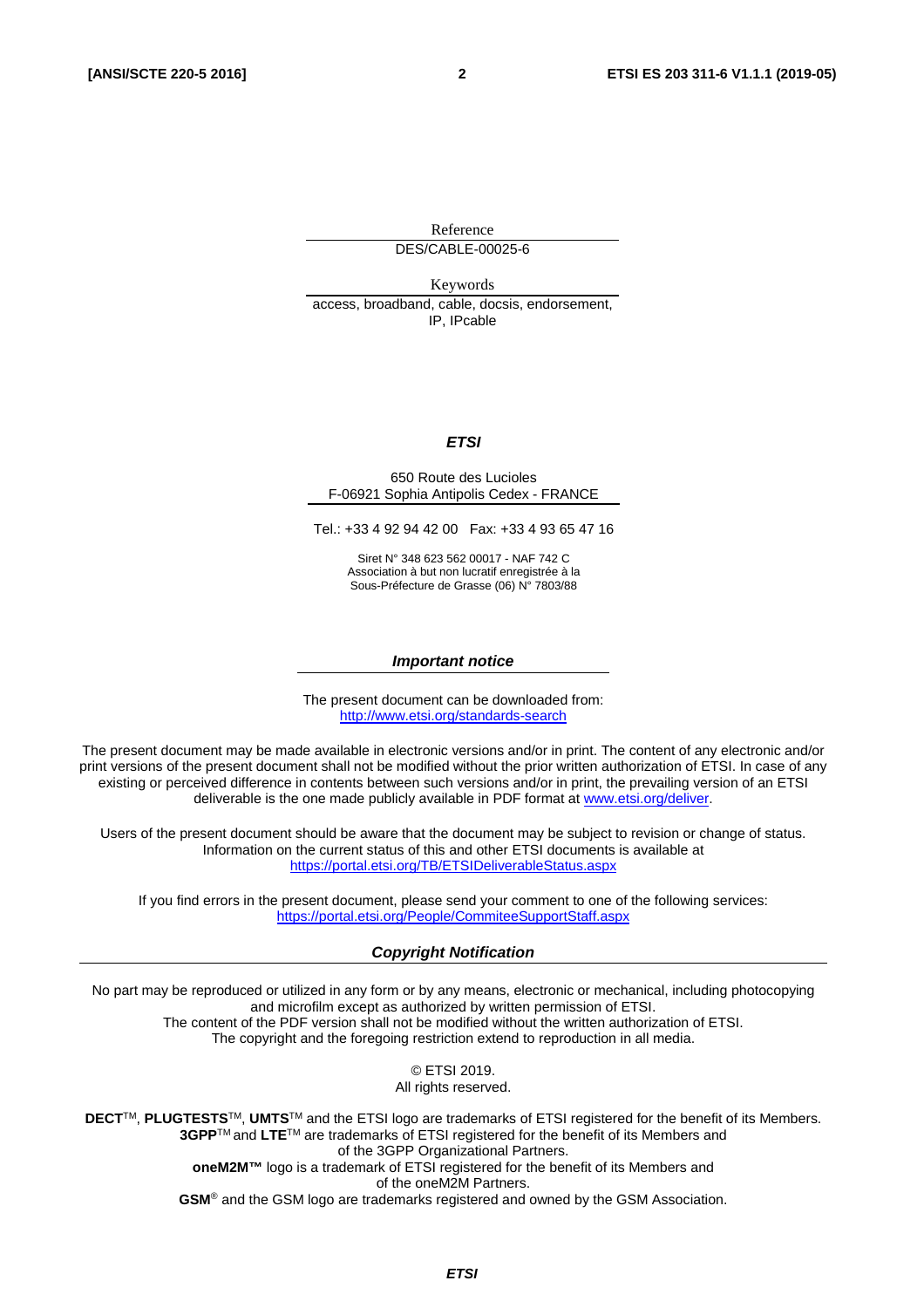# Contents

| 1              |           |  |  |  |  |
|----------------|-----------|--|--|--|--|
| $\overline{2}$ |           |  |  |  |  |
| 2.1            |           |  |  |  |  |
| 2.2            |           |  |  |  |  |
| $\mathfrak{Z}$ |           |  |  |  |  |
| 3.1            | Terms. 55 |  |  |  |  |
| 3.2            |           |  |  |  |  |
| 3.3            |           |  |  |  |  |
|                |           |  |  |  |  |
|                |           |  |  |  |  |
|                |           |  |  |  |  |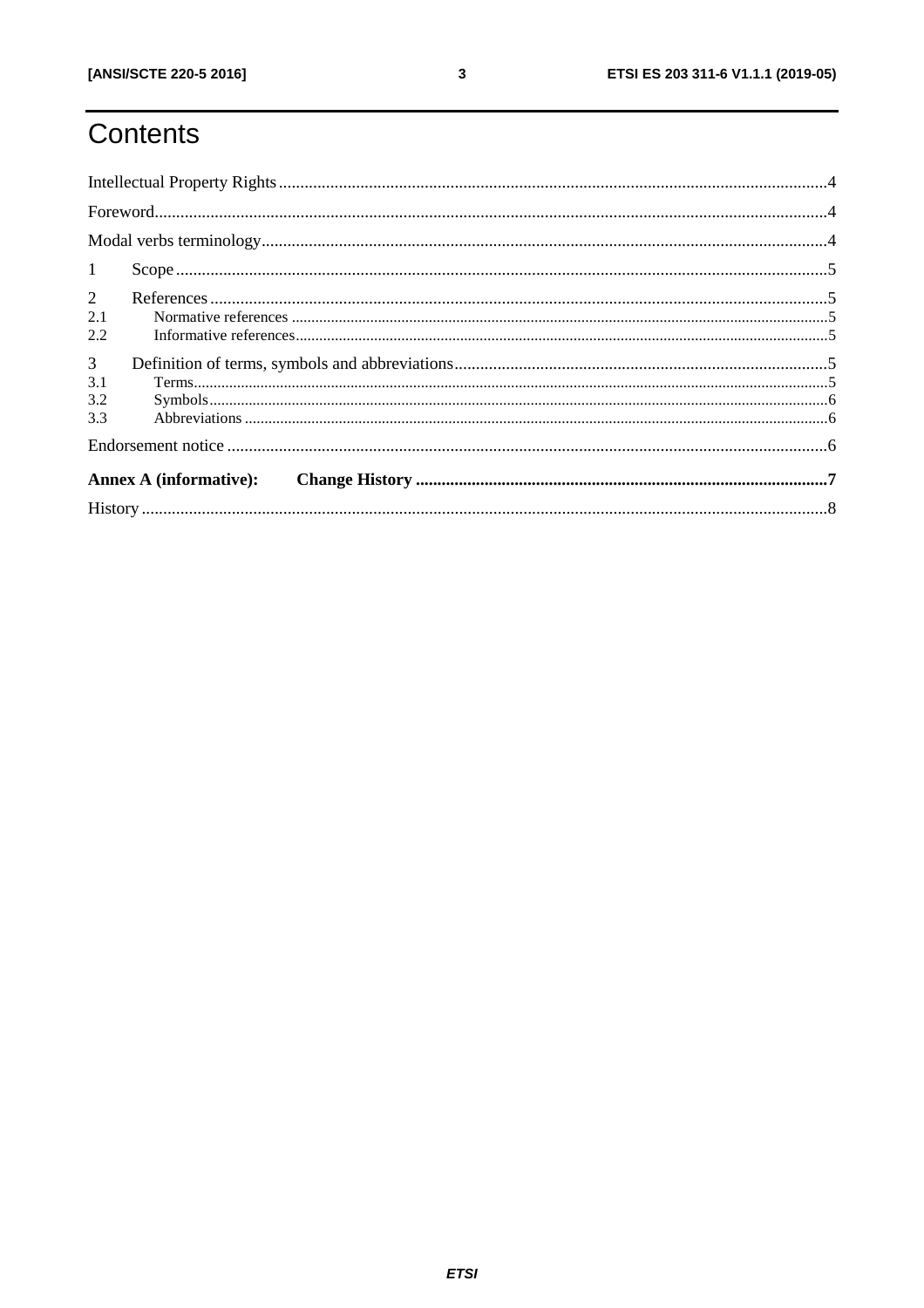# <span id="page-3-0"></span>Intellectual Property Rights

### Essential patents

IPRs essential or potentially essential to normative deliverables may have been declared to ETSI. The information pertaining to these essential IPRs, if any, is publicly available for **ETSI members and non-members**, and can be found in ETSI SR 000 314: *"Intellectual Property Rights (IPRs); Essential, or potentially Essential, IPRs notified to ETSI in respect of ETSI standards"*, which is available from the ETSI Secretariat. Latest updates are available on the ETSI Web server ([https://ipr.etsi.org/\)](https://ipr.etsi.org/).

Pursuant to the ETSI IPR Policy, no investigation, including IPR searches, has been carried out by ETSI. No guarantee can be given as to the existence of other IPRs not referenced in ETSI SR 000 314 (or the updates on the ETSI Web server) which are, or may be, or may become, essential to the present document.

#### **Trademarks**

The present document may include trademarks and/or tradenames which are asserted and/or registered by their owners. ETSI claims no ownership of these except for any which are indicated as being the property of ETSI, and conveys no right to use or reproduce any trademark and/or tradename. Mention of those trademarks in the present document does not constitute an endorsement by ETSI of products, services or organizations associated with those trademarks.

## Foreword

This ETSI Standard (ES) has been produced by ETSI Technical Committee Integrated broadband cable telecommunication networks (CABLE).

The present document is part 6 of a multi-part deliverable covering the fourth generation transmission systems for interactive cable television services - IP cable modems. Full details of the entire series can be found in part 1 [\[2](#page-4-0)].

NOTE: DOCSIS® is a registered Trade Mark of Cable Television Laboratories, Inc., and is used in the present document with permission.

## Modal verbs terminology

In the present document "**shall**", "**shall not**", "**should**", "**should not**", "**may**", "**need not**", "**will**", "**will not**", "**can**" and "**cannot**" are to be interpreted as described in clause 3.2 of the [ETSI Drafting Rules](https://portal.etsi.org/Services/editHelp!/Howtostart/ETSIDraftingRules.aspx) (Verbal forms for the expression of provisions).

"**must**" and "**must not**" are **NOT** allowed in ETSI deliverables except when used in direct citation.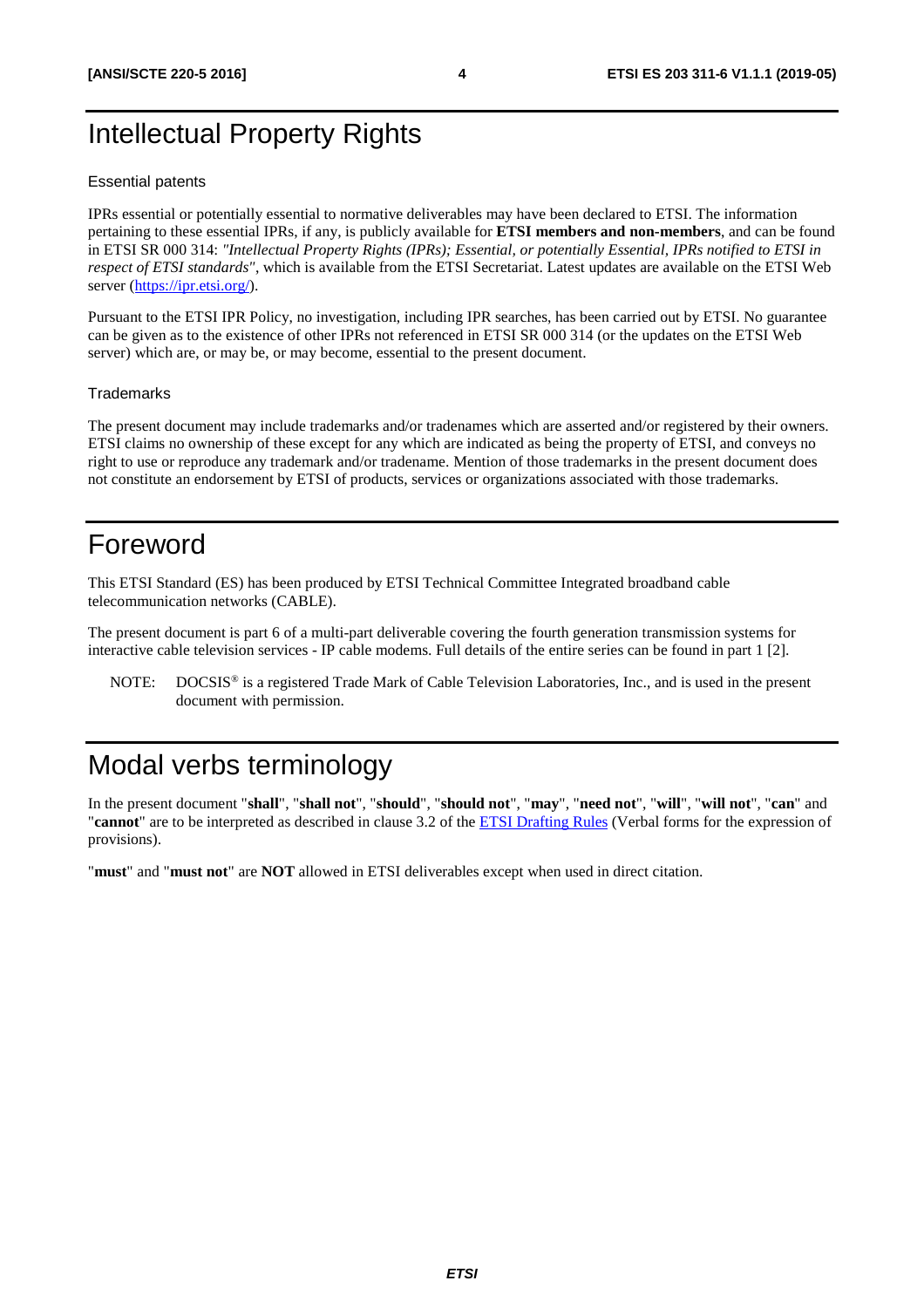# <span id="page-4-0"></span>1 Scope

The present document provides the ETSI endorsement of ANSI/SCTE Standard 220-5 [1].

ANSI/SCTE Standard 220-5 is part of a series of specifications that defines the fourth generation of high-speed dataover-cable systems, commonly referred to as the DOCSIS 3.1 specifications. The standard was developed for the benefit of the cable industry, and includes contributions by operators and vendors from North and South America, Europe and Asia.

ANSI/SCTE Standard 220-5 defines the security requirements, and corresponds to the CableLabs specification [i.1].

# 2 References

### 2.1 Normative references

References are either specific (identified by date of publication and/or edition number or version number) or non-specific. For specific references, only the cited version applies. For non-specific references, the latest version of the referenced document (including any amendments) applies.

Referenced documents which are not found to be publicly available in the expected location might be found at <https://docbox.etsi.org/Reference/>.

NOTE: While any hyperlinks included in this clause were valid at the time of publication, ETSI cannot guarantee their long term validity.

The following referenced documents are necessary for the application of the present document.

- [1] ANSI/SCTE 220-5 (2016): "DOCSIS 3.1 Part 5: Security Specification".
- [2] ETSI ES 203 311-1: "Integrated broadband cable telecommunication networks (CABLE); Fourth generation transmission systems for interactive cable television services - IP cable modems; Part 1: General; DOCSIS® 3.1".

### 2.2 Informative references

References are either specific (identified by date of publication and/or edition number or version number) or non-specific. For specific references, only the cited version applies. For non-specific references, the latest version of the referenced document (including any amendments) applies.

NOTE: While any hyperlinks included in this clause were valid at the time of publication, ETSI cannot guarantee their long term validity.

The following referenced documents are not necessary for the application of the present document but they assist the user with regard to a particular subject area.

[i.1] Cable Television Laboratories, Inc.: "DOCSIS 3.1 Security Specification", CM-SP-SECv3.1-I05-151210.

# 3 Definition of terms, symbols and abbreviations

### 3.1 Terms

For the purposes of the present document, the terms given in ANSI/SCTE 220-5 [1] apply.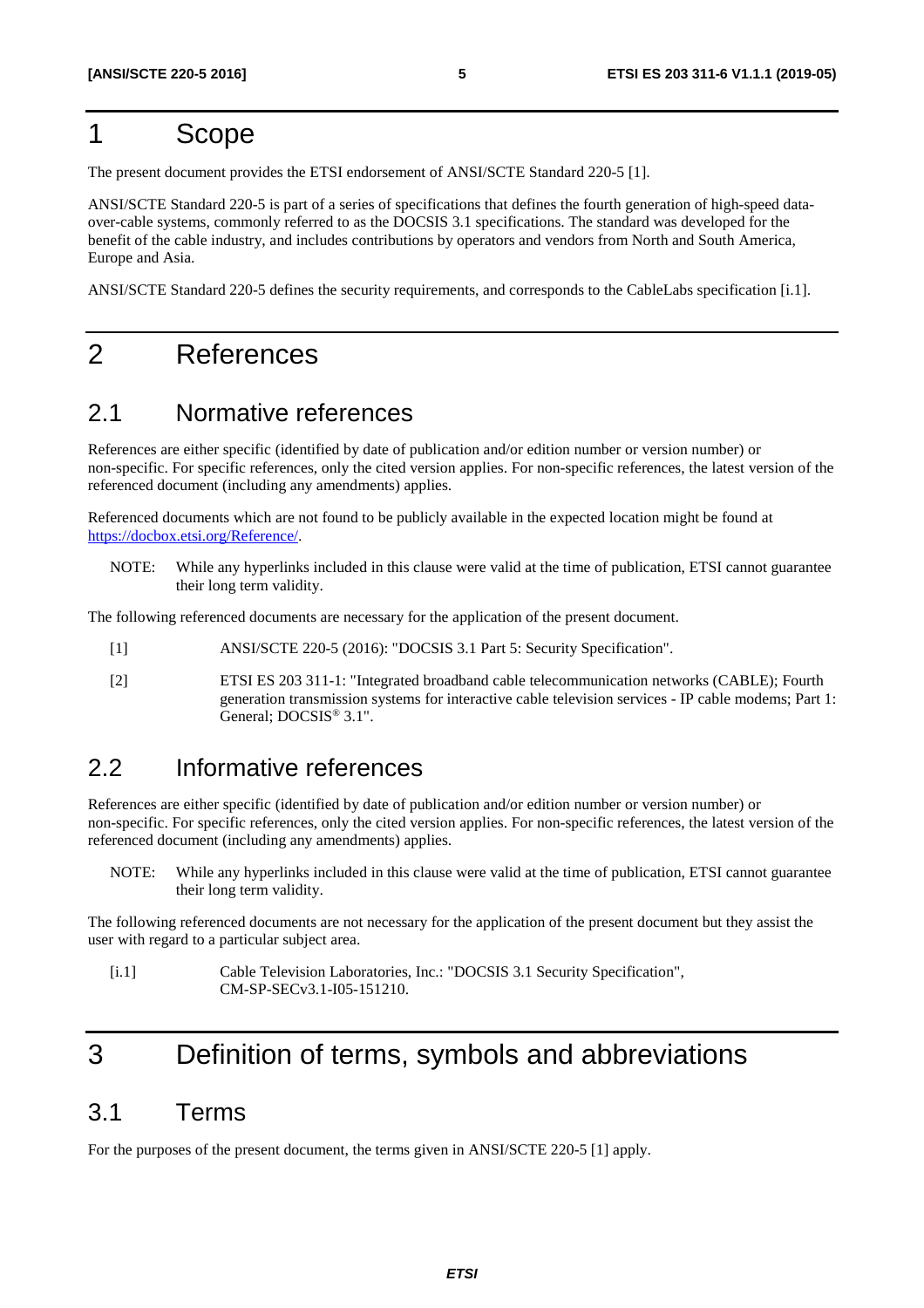# <span id="page-5-0"></span>3.2 Symbols

Void.

### 3.3 Abbreviations

For the purposes of the present document, the abbreviations given in ANSI/SCTE 220-5 [\[1](#page-4-0)] apply.

# Endorsement notice

All elements of ANSI/SCTE 220-5 [\[1](#page-4-0)] shall apply without modifications.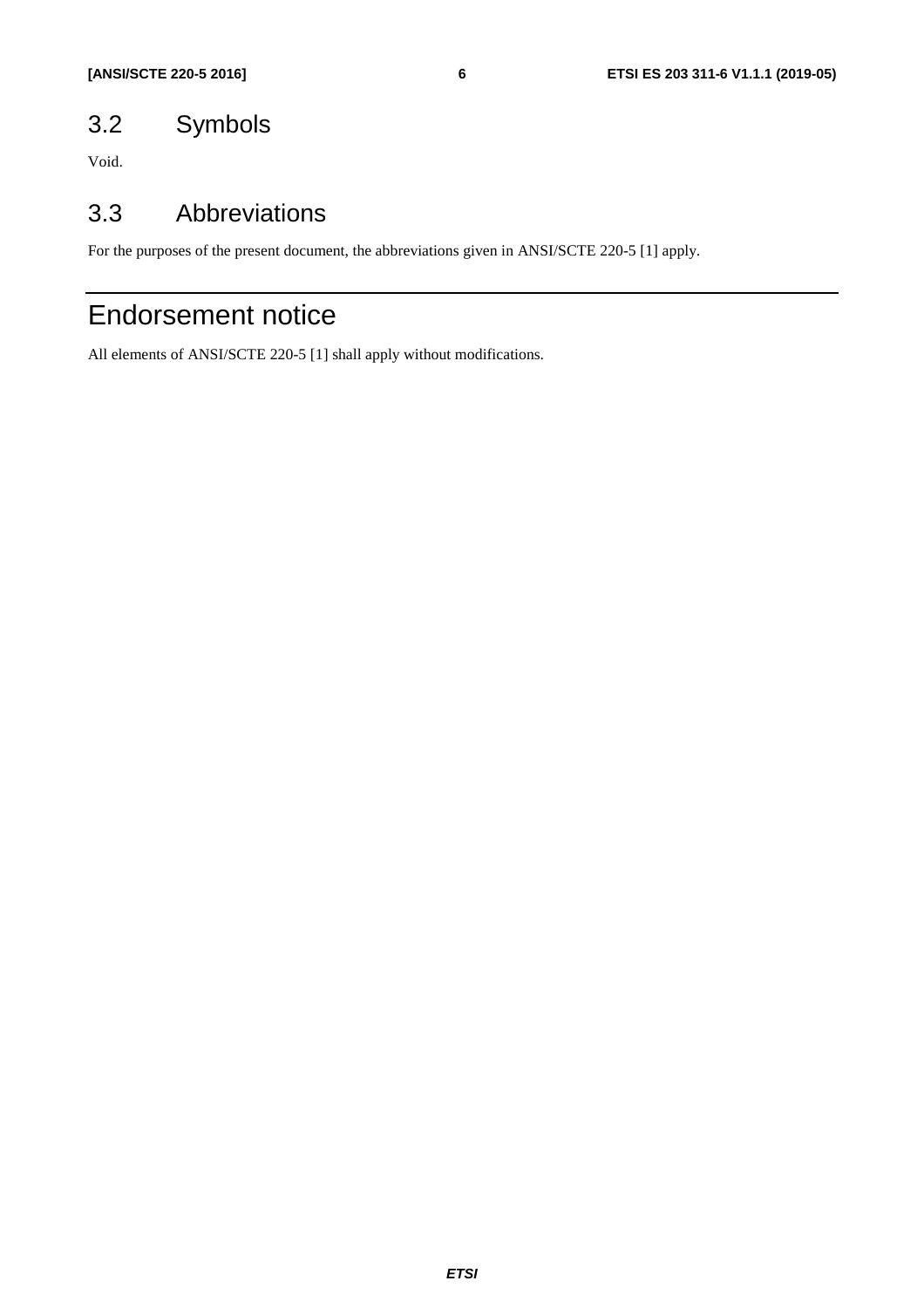# <span id="page-6-0"></span>Annex A (informative): **Change History**

| <b>Date</b> | <b>Version</b> | Information about changes                                         |  |
|-------------|----------------|-------------------------------------------------------------------|--|
| 2019        |                | First publication of the document after approval by ETSI TC CABLE |  |
|             |                |                                                                   |  |